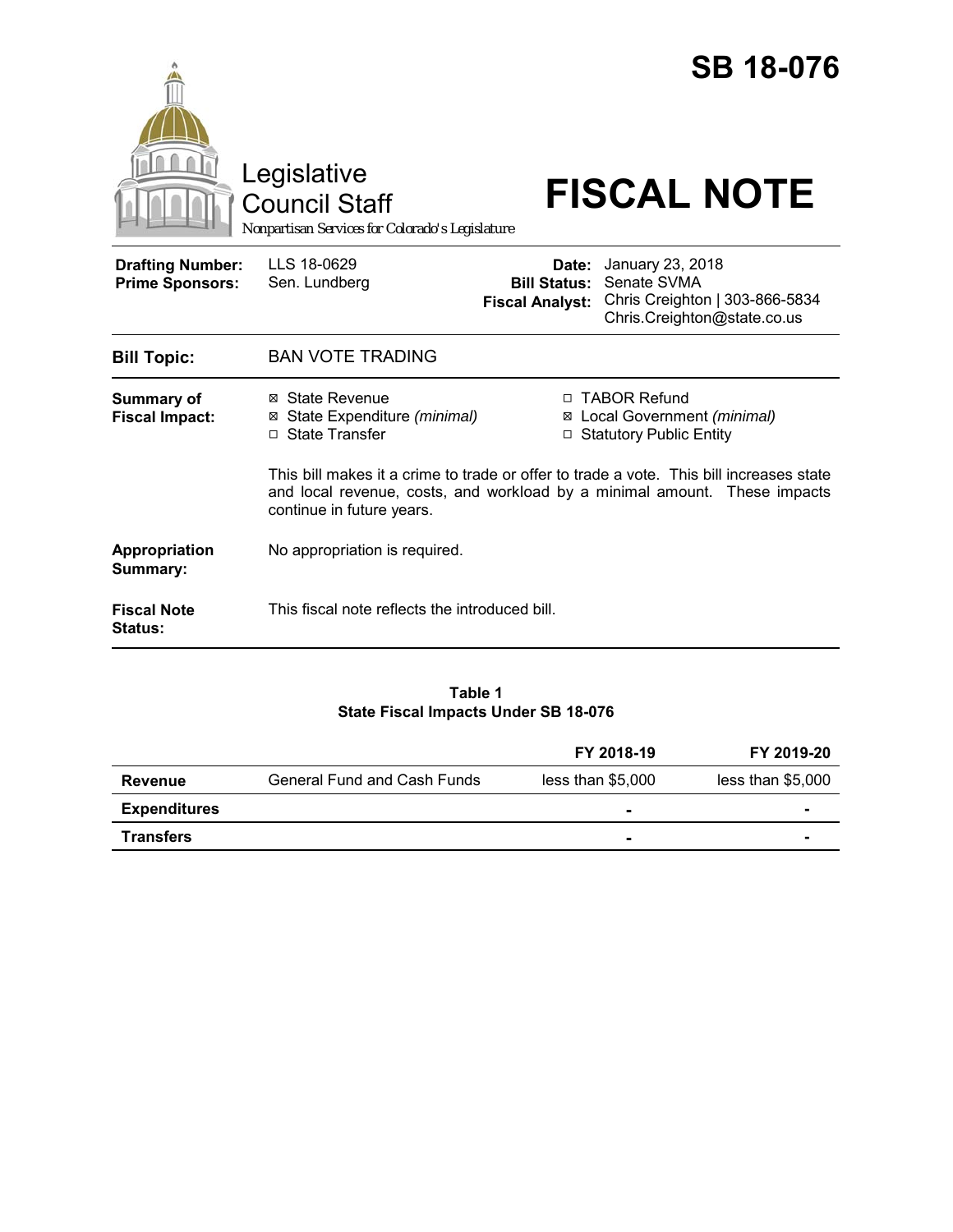January 23, 2018

# **Summary of Legislation**

This bill makes it an unclassified misdemeanor crime to trade or offer to trade a vote for or against a candidate, ballot issue, or ballot question. The penalty for an offender convicted of vote trading is a fine of up to \$1,000, imprisonment of up to one year in county jail, or both.

# **Comparable Crime**

Legislative Council Staff is required to include certain information in the fiscal note for any bill that creates a new crime, changes the classification of an existing crime, or changes an element of the existing crime that creates a new factual basis for the offense. This bill creates the new crime of vote trading which is an unclassified misdemeanor. Since this is a new crime, there is no sentencing data. To form an estimate on the prevalence of this new crime, sentencing data on fraudulent voting and unlawfully giving or promising money or employment in return for a vote or a non-vote was analyzed. Since 2015, there have been no convictions for either of these crimes. As a result, this analysis assumes a high level of compliance and that the number of people charged with vote trading will be minimal.

#### **State Revenue**

Beginning in FY 2018-19, this bill may increase state Judicial Department revenue by less than \$5,000 per year.

**Criminal fines and court administrative fees.** The bill may increase state revenue from criminal fines and court administrative fees by less than \$5,000 per year credited to the Fines Collection Cash Fund, various other cash funds, and the General Fund. The fine penalty for misdemeanor vote trading is up to \$1,000 and other fees may be imposed for a variety of courtrelated costs including probation supervision fees. Because the courts have the discretion of incarceration, imposing a fine, or both, the precise impact to state revenue cannot be determined. However, based on the low number of fines imposed by the courts, the fiscal note assumes that any revenue generated is likely to be less than \$5,000. Some fee revenue is shared with local governments; refer to the Local Government Impact section for additional information.

# **TABOR Refund**

The bill may increase state revenue subject to TABOR by less than \$5,000 beginning in FY 2018-19. State revenue is not currently expected to exceed the TABOR cap and no refund is required. Therefore, the bill is not expected to impact TABOR refunds. However, refunds in future years when the state next collects a TABOR surplus will be increased.

# **State Expenditures**

Beginning in FY 2018-19, this bill may increase Judicial Department workload by a minimal amount, as discussed below.